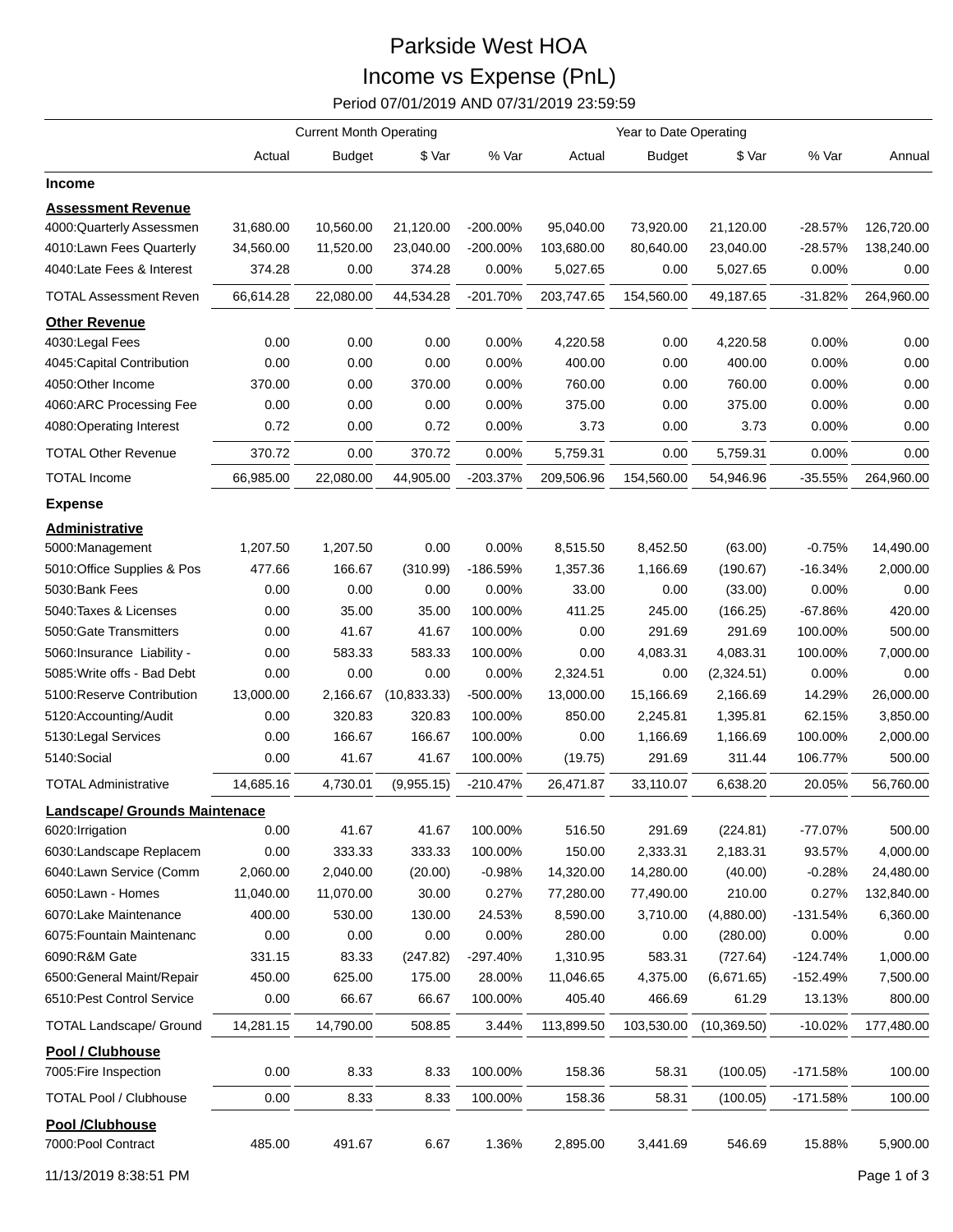## Parkside West HOA Income vs Expense (PnL) Period 07/01/2019 AND 07/31/2019 23:59:59

|                              | <b>Current Month Operating</b> |               |             |            | Year to Date Operating |               |             |           |            |
|------------------------------|--------------------------------|---------------|-------------|------------|------------------------|---------------|-------------|-----------|------------|
|                              | Actual                         | <b>Budget</b> | \$ Var      | % Var      | Actual                 | <b>Budget</b> | \$ Var      | % Var     | Annual     |
| 7010: Pool Supplies/Repair   | 585.00                         | 41.67         | (543.33)    | -1303.89%  | 4,538.24               | 291.69        | (4,246.55)  | -1455.84% | 500.00     |
| 7030: Pool Security System   | 0.00                           | 74.17         | 74.17       | 100.00%    | 471.54                 | 519.19        | 47.65       | 9.18%     | 890.00     |
| <b>TOTAL Pool /Clubhouse</b> | 1,070.00                       | 607.51        | (462.49)    | $-76.13%$  | 7,904.78               | 4,252.57      | (3,652.21)  | $-85.88%$ | 7,290.00   |
| <b>Utilities</b>             |                                |               |             |            |                        |               |             |           |            |
| 8000: Electric               | 1,589.38                       | 1,600.00      | 10.62       | 0.66%      | 10,826.08              | 11,200.00     | 373.92      | 3.34%     | 19,200.00  |
| 8010: Water/Sewer            | 193.15                         | 58.33         | (134.82)    | $-231.13%$ | 547.99                 | 408.31        | (139.68)    | $-34.21%$ | 700.00     |
| 8020: Phone                  | 186.10                         | 258.33        | 72.23       | 27.96%     | 1,256.89               | 1,808.31      | 551.42      | 30.49%    | 3,100.00   |
| 8030:Garbage                 | 11.79                          | 12.00         | 0.21        | 1.75%      | 82.53                  | 84.00         | 1.47        | 1.75%     | 144.00     |
| 8040: Brighthouse Internet   | 104.26                         | 0.00          | (104.26)    | $0.00\%$   | 729.82                 | 0.00          | (729.82)    | $0.00\%$  | 0.00       |
| <b>TOTAL Utilities</b>       | 2,084.68                       | 1,928.66      | (156.02)    | $-8.09%$   | 13,443.31              | 13,500.62     | 57.31       | 0.42%     | 23,144.00  |
| <b>TOTAL Expense</b>         | 32,120.99                      | 22,064.51     | (10.056.48) | -45.58%    | 161,877.82             | 154,451.57    | (7, 426.25) | $-4.81%$  | 264,774.00 |
| Excess Revenue / Expense     | 34,864.01                      | 15.49         | 34,848.52   | $0.00\%$   | 47,629.14              | 108.43        | 47,520.71   | 0.00%     | 186.00     |